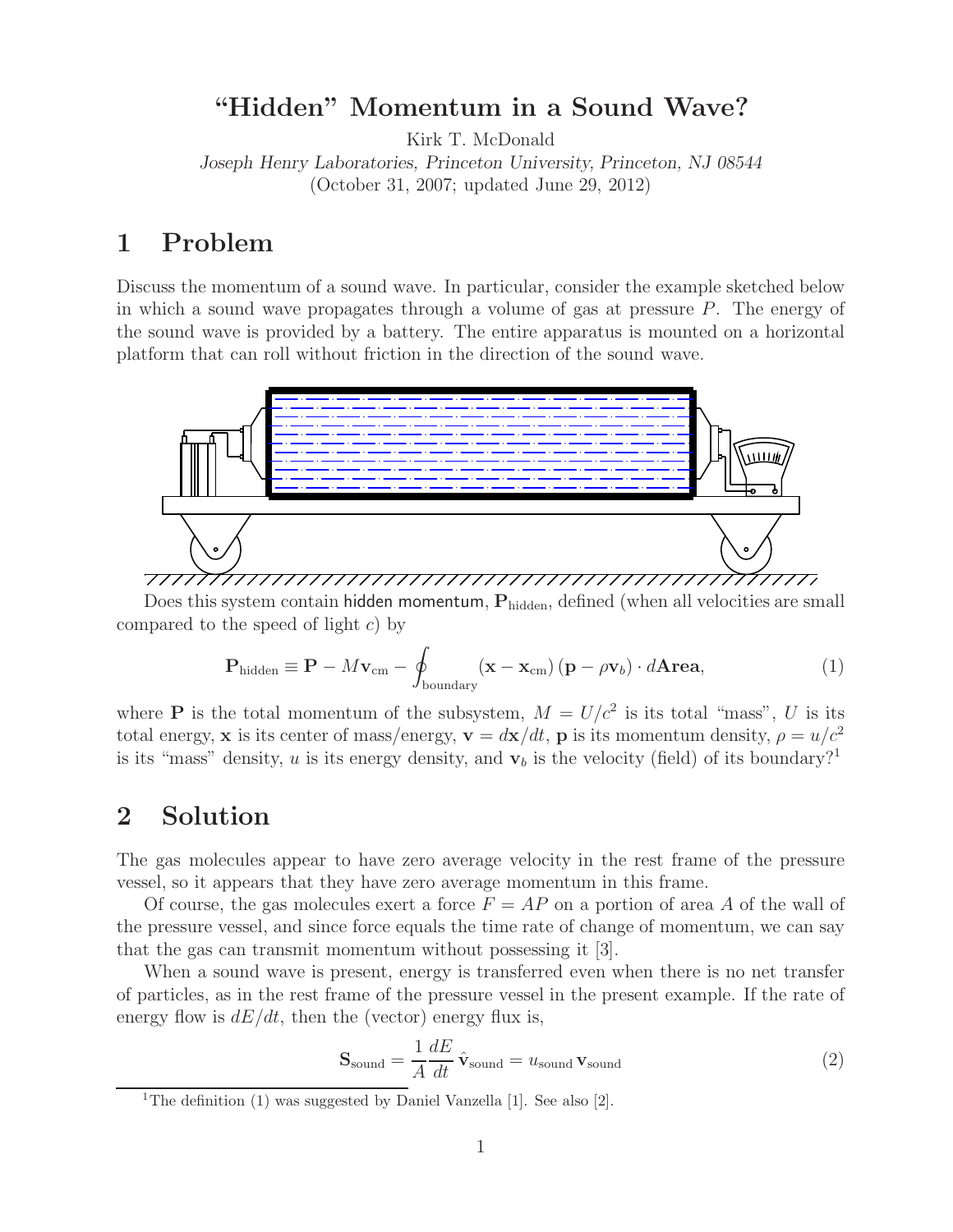where A is the cross sectional area of the pressure vessel,  $u_{\text{sound}}$  is the density of energy in the sound wave, and **v**sound is the velocity of sound with respect to the pressure vessel.

Following the insight of Einstein [4] that energy and mass are related by  $E = mc^2$ , the energy density  $u_{\text{sound}}$  is associated with a mass density  $u_{\text{sound}}/c^2$ . Hence, there is a momentum density in the sound wave given by,  $2^2$ 

$$
\mathbf{p}_{\text{sound}} = \frac{u_{\text{sound}}}{c^2} \mathbf{v}_{\text{sound}} = \frac{\mathbf{S}_{\text{sound}}}{c^2} \,. \tag{3}
$$

This momentum density is very small, due to the factor  $c^2$  in the denominator of eq. (3); it is a relativistic effect.

Energy/mass is transferred from the battery to the absorber/meter at the right end of the apparatus, such that the center of mass of the system moves to the right with respect to the pressure vessel. The rate of increase of the mass at the right end is,

$$
\frac{dM}{dt} = S_{\text{sound}}A/c^2.
$$
 (4)

This mass appears at distance  $L$  to the right of the energy source (battery), where  $L$  is the length of the pressure vessel, so the velocity of the center of mass of the system (in the frame of the pressure vessel) is,

$$
\mathbf{v}_{\rm cm} = \frac{L}{M} \frac{dM}{dt} \hat{\mathbf{S}} = \frac{\mathbf{S}_{\rm sound} AL}{c^2} = \frac{\mathbf{p}_{\rm sound} V}{M} = \frac{\mathbf{P}_{\rm sound}}{M} = \frac{\mathbf{P}}{M},\tag{5}
$$

where  $V = AL$  is the volume of the pressure vessel, M is the total mass of the system, and,

$$
\mathbf{P} = \mathbf{P}_{\text{sound}} = \mathbf{p}_{\text{sound}} V = \frac{\mathbf{S}_{\text{sound}} V}{mc^2} = M \mathbf{v}_{\text{cm}}
$$
(6)

is the total momentum associated with the sound wave, and of the entire system.3,4

In certain electromechanical systems where mechanical momentum of order  $1/c^2$  is present in association with electromagnetic momentum, the term "hidden" momentum has come into use  $[2, 6]$ - $[16]$ . According to the general definition  $(1)$ , the present system as a whole does not contain "hidden" momentum in the frame of the pressure vessel, in that the total momentum in the frame of the pressure vessel is  $\mathbf{P} = M\mathbf{v}_{cm}$ , and the whole system has no boundary.

Consider now the subsystem consisting only of the gas inside the pressure vessel. The gas is at rest, on average, so  $\mathbf{v}_{\text{gas,cm}} = 0$ . The "hidden" momentum of this subsystem is

$$
\mathbf{P}_{\text{gas,hidden}} = \mathbf{P}_{\text{gas}} - M_{\text{gas}} \mathbf{v}_{\text{gas,cm}} - \oint_{\text{boundary}} (\mathbf{x} - \mathbf{x}_{\text{gas,cm}}) (\mathbf{p}_{\text{gas}} - \rho_{\text{gas}} \mathbf{v}_b) \cdot d\mathbf{Area}
$$
  
=  $\mathbf{P}_{\text{sound}} - 0 - \mathbf{p}_{\text{sound}} V = 0,$  (7)

<sup>2</sup>The form  $(3)$  was anticipated in 1900 by Poincaré [5].

<sup>3</sup>If the system is mounted on frictionless rollers, the system must roll to the left with speed  $v_{\rm cm}$  of eq. (5) to leave the position of the center of mass unchanged in the lab frame. As the gas molecules move to the right during the wave motion, they carry greater kinetic energy on average than when they move to the left, in the frame of the pressure vessel. That is, the average velocity of right-moving gas molecules is greater than that of left-moving molecules in this frame. So, in a microscopic view we can say that the gas possesses net Newtonian momentum with respect to the pressure vessel, which momentum points to the right.

<sup>4</sup>Linear longitudinal waves imply zero average velocity for the molecules, so we infer that nonlinear effects must be considered to obtain a full understanding of the momentum density of a sound wave. See, for example, sec. IV of [20]. For sound waves not confined between walls, there can also be a small bulk motion of the medium due to the wave, known as the Stokes drift [17].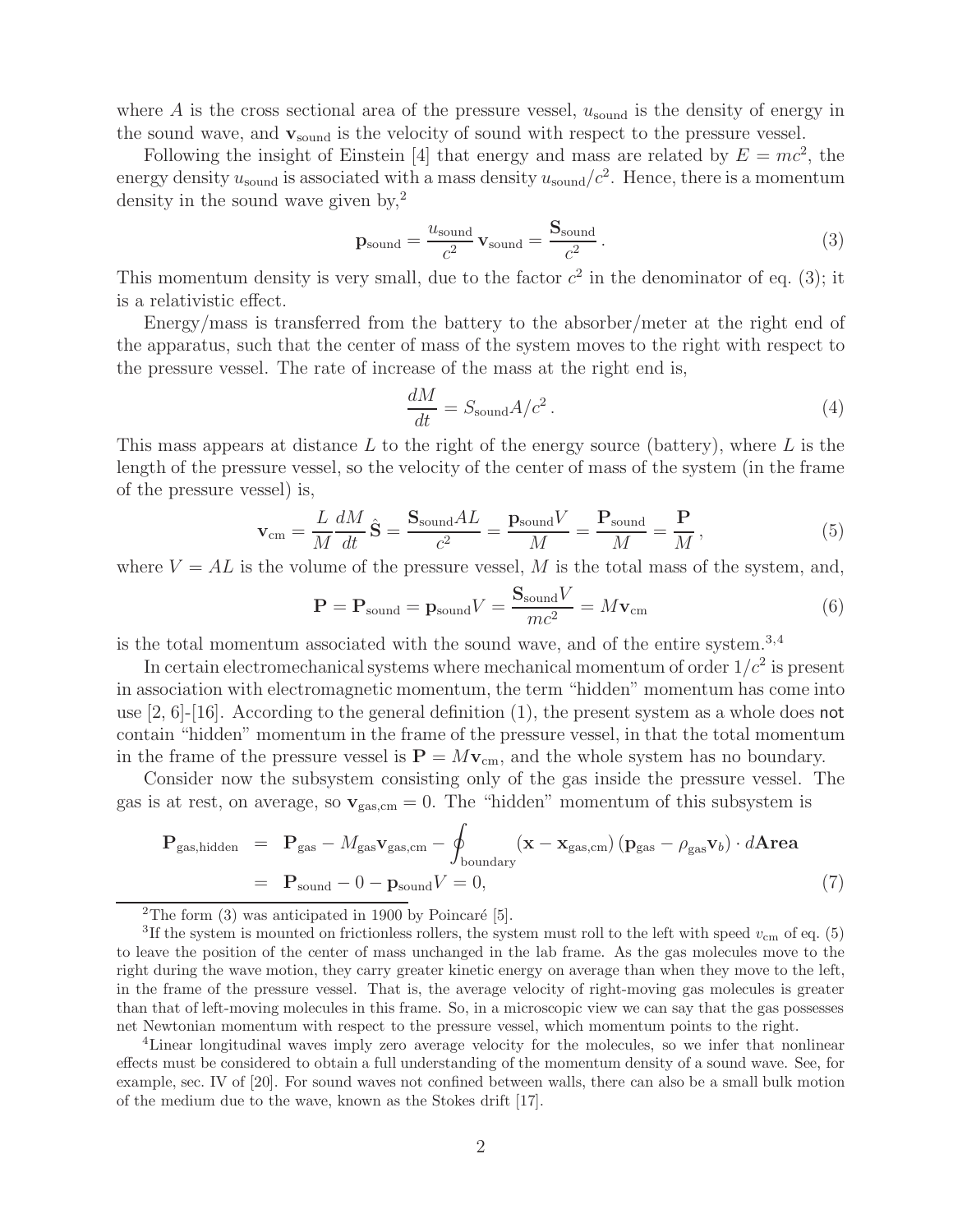noting that the velocity of the boundary,  $\mathbf{v}_b$ , is zero.<sup>5</sup>

#### **3 Comments**

It appears that the fluid-dynamics community generally considers that the laws of relativity are not relevant to this branch of physics, and that the momentum density (3) can and should be ignored.<sup>6</sup> For example, a delightful article by McIntyre implies that it is a myth that sound waves possess momentum, even though he acknowledges the content of eqs. (2)-(3) in a footnote [19]. An interesting article by Stone [20] expands on the theme of McIntyre that translational invariance of a wave with respect to its supporting medium leads to conservation of a quantity that is better called pseudomomentum than Newtonian (m**v**) momentum. But, Stone argues (in sec. IV of [20]) that there is neither momentum nor pseudomomentum in the present example.<sup>7</sup>

# **Acknowledgment**

The author thanks Vladimir Hnizdo and Michael Stone for e-conversations about this problem.

# **References**

- [1] D. Vanzella, Private communication (June 29, 2012).
- [2] K.T. McDonald, *On the Definition of "Hidden" Momentum* (July 9, 2012), http://kirkmcd.princeton.edu/examples/hiddendef.pdf
- [3] B. Massey and J. Ward-Smith, *Mechanics of Fluids*, 7<sup>th</sup> ed. (Taylor and Francis, London, 1989), http://kirkmcd.princeton.edu/examples/fluids/massey\_p102.pdf
- [4] A. Einstein, *Ist die Trägheit eines Körpers von seinem Energieinhalt abhängig?*, Ann. d. Phys. **18**, 639 (1905), http://kirkmcd.princeton.edu/examples/EM/einstein\_ap\_18\_639\_05.pdf Translation: *Does the Inertia of a Body Depend upon its Energy-Content?*, http://kirkmcd.princeton.edu/examples/EM/einstein\_ap\_18\_639\_05\_english.pdf

<sup>5</sup>For an electromechanical example in which electromagnetic energy flows from a battery to a resistor, and the system does contain "hidden" momentum according to definition (1), see [18]. The difference between that example and the present one is that an electromagnetic wave is not directly associated with mechanical momentum, whereas a sound wave is. Both momenta are of order  $1/c^2$ , and hence are "relativistic" effects.

<sup>&</sup>lt;sup>6</sup>It is underappreciated that ordinary kinetic energy is a tiny relativistic correction to the total energy of a moving mass:  $E_{\text{total}} = mc^2 / \sqrt{1 - v^2/c^2} \approx mc^2 (1 + v^2 / 2c^2) = mc^2 + mv^2 / 2 = E_{\text{rest mass}} + E_{\text{kinetic}}.$  Thus, all discussions of kinetic energy in classical mechanics concern tiny relativistic corrections of order  $1/c<sup>2</sup>$ , in which, however, the factor  $1/c^2$  is not explicitly displayed.

<sup>&</sup>lt;sup>7</sup>In a private communication with the author, Stone acknowledges the existence of the momentum density described by eq. (3).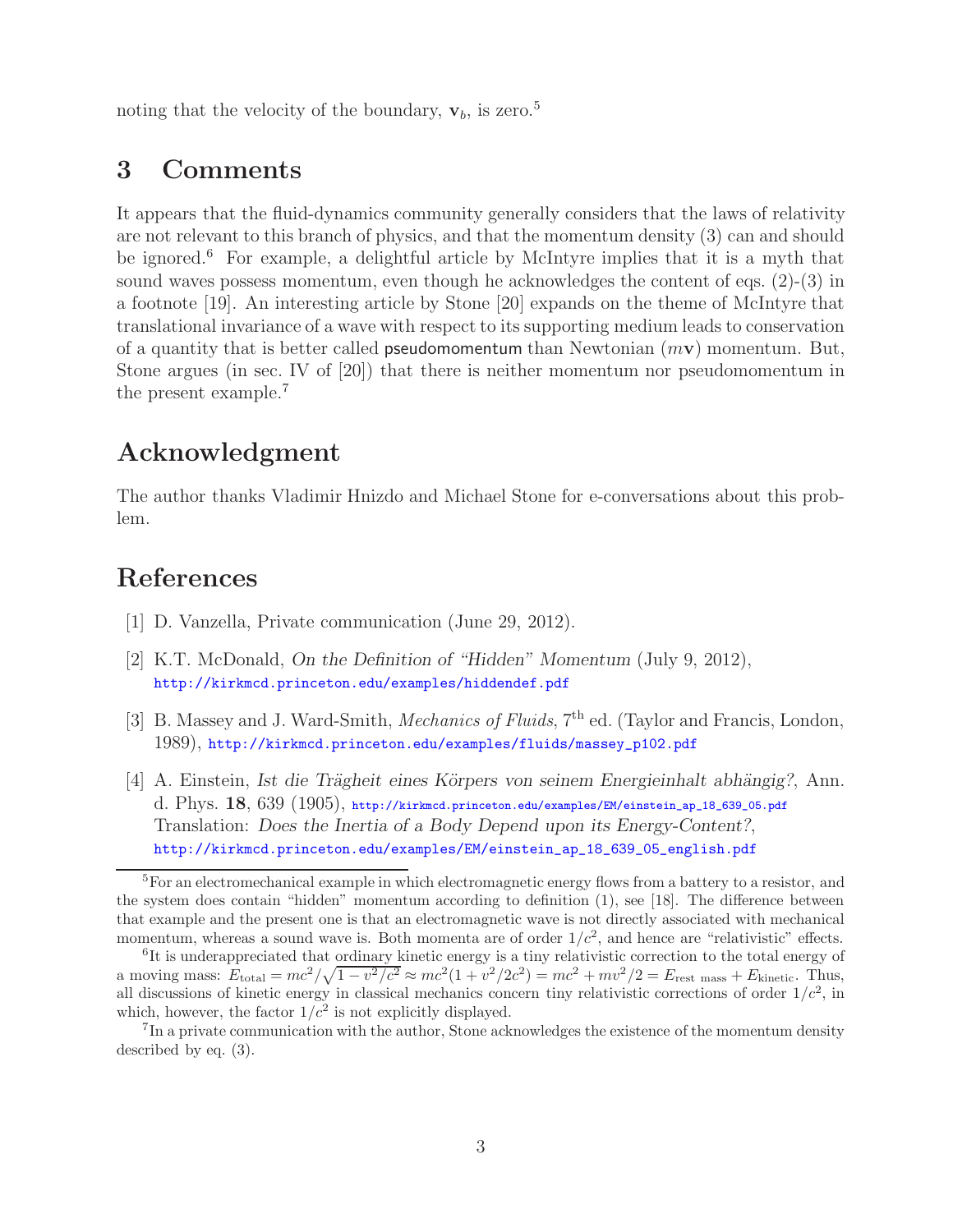- [5] H. Poincar´e, *La Th´eorie de Lorentz et la Principe de R´eaction*, Arch. Neer. **5**, 252 (1900), http://kirkmcd.princeton.edu/examples/EM/poincare\_an\_5\_252\_00.pdf Translation: *The Theory of Lorentz and the Principle of Reaction*, http://kirkmcd.princeton.edu/examples/EM/poincare\_an\_5\_252\_00\_english.pdf
- [6] O. Costa de Beauregard, *A New Law in Electrodynamics*, Phys. Lett. **24A**, 177 (1967), http://kirkmcd.princeton.edu/examples/EM/costa\_de\_beauregard\_pl\_24a\_177\_67.pdf *Physical Reality of Electromagnetic Potentials?*, Phys. Lett. **25A**, 375 (1967), http://kirkmcd.princeton.edu/examples/EM/costa\_de\_beauregard\_pl\_25a\_375\_67.pdf *"Hidden Momentum" in Magnets and Interaction Energy*, Phys. Lett. **28A**, 365 (1968), http://kirkmcd.princeton.edu/examples/EM/costa\_de\_beauregard\_pl\_28a\_365\_68.pdf
- [7] W. Shockley and R.P. James, *"Try Simplest Cases" Discovery of "Hidden Momentum" Forces on "Magnetic Currents"*, Phys. Rev. Lett. **18**, 876 (1967), http://kirkmcd.princeton.edu/examples/EM/shockley\_prl\_18\_876\_67.pdf W. Shockley, *"Hidden Linear Momentum" Related to the α*·**E** *Term for a Dirac-Electron Wave Packet in an Electric Field*, Phys. Rev. Lett. **20**, 343 (1968), http://kirkmcd.princeton.edu/examples/EM/shockley\_prl\_20\_343\_68.pdf
- [8] P. Penfield Jr and H.A. Haus, *Electrodynamics of Moving Media* (M.I.T. Press, 1967), sec. 7.4, kirkmcd.princeton.edu/examples/EM/penfield\_haus\_chap7.pdf H.A. Haus and P. Penfield Jr, *Forces on a Current Loop*, Phys. Lett. **26A**, 412 (1968), http://kirkmcd.princeton.edu/examples/EM/penfield\_pl\_26a\_412\_68.pdf
- [9] S. Coleman and J.H. Van Vleck, *Origin of "Hidden Momentum" Forces on Magnets*, Phys. Rev. **171**, 1370 (1968), http://kirkmcd.princeton.edu/examples/EM/coleman\_pr\_171\_1370\_68.pdf
- [10] W.H. Furry, *Examples of Momentum Distributions in the Electromagnetic Field and in Matter*, Am. J. Phys. **37**, 621 (1969), http://kirkmcd.princeton.edu/examples/EM/furry\_ajp\_37\_621\_69.pdf
- [11] M.G. Calkin, *Linear Momentum of the Source of a Static Electromagnetic Field*, Am. J. Phys. **39**, 513-516 (1971), http://kirkmcd.princeton.edu/examples/EM/calkin\_ajp\_39\_513\_71.pdf
- [12] L. Vaidman, *Torque and force on a magnetic dipole*, Am. J. Phys. **58**, 978 (1990), http://kirkmcd.princeton.edu/examples/EM/vaidman\_ajp\_58\_978\_90.pdf
- [13] V. Hnizdo, *Conservation of linear and angular momentum and the interaction of a moving charge with a magnetic dipole*, Am. J. Phys. **60**, 242 (1992), http://kirkmcd.princeton.edu/examples/EM/hnizdo\_ajp\_60\_242\_92.pdf *Hidden momentum and the electromagnetic mass of a charge and current carrying body*, Am. J. Phys. **65**, 55 (1997), http://kirkmcd.princeton.edu/examples/EM/hnizdo\_ajp\_65\_55\_97.pdf *Hidden momentum of a relativistic fluid in an external field*, Am. J. Phys. **65**, 92 (1997), http://kirkmcd.princeton.edu/examples/EM/hnizdo\_ajp\_65\_92\_97.pdf *Hidden mechanical momentum and the field momentum in stationary electromagnetic and gravitational systems*, Am. J. Phys. **65**, 515 (1997), http://kirkmcd.princeton.edu/examples/EM/hnizdo\_ajp\_65\_515\_97.pdf